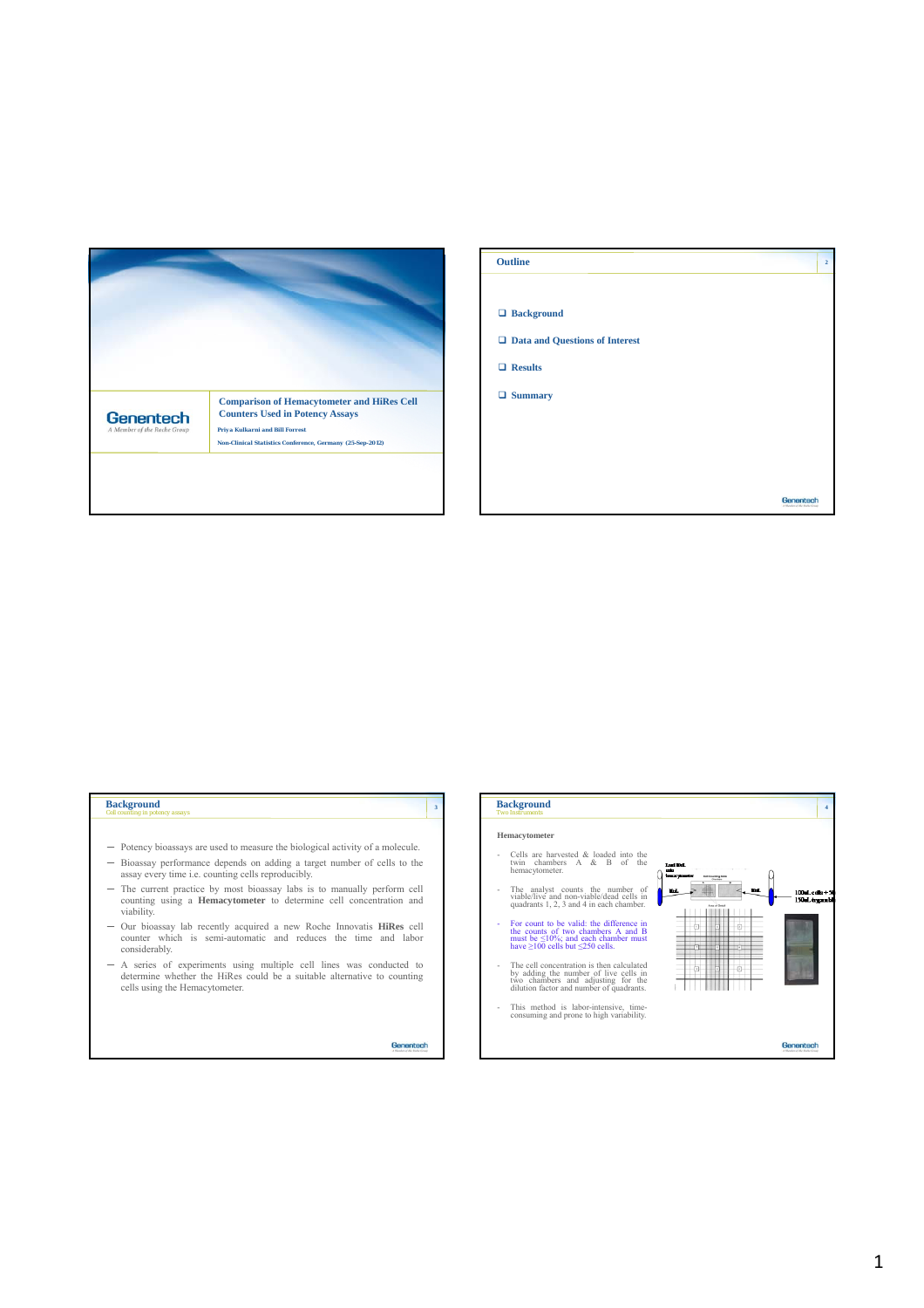## **Background**

## **Roche Innovatis HiRes**

- Cells are harvested and 300 uL aliquot is put in a sample cup.
- The cup is loaded in the instrument, which adds the reagents and injects the sample into a chamber.
- 11 images are captured. Live & dead cells are counted for each image and the cell concentration is calculated.
- This method is semi-automated and fast.





## **Questions of Interest Primary** 1) To assess the agreement between two methods in measuring cell count. 2) To estimate loss of precision in reducing the number of replicates from eight (in this study) to two or three. Genentech

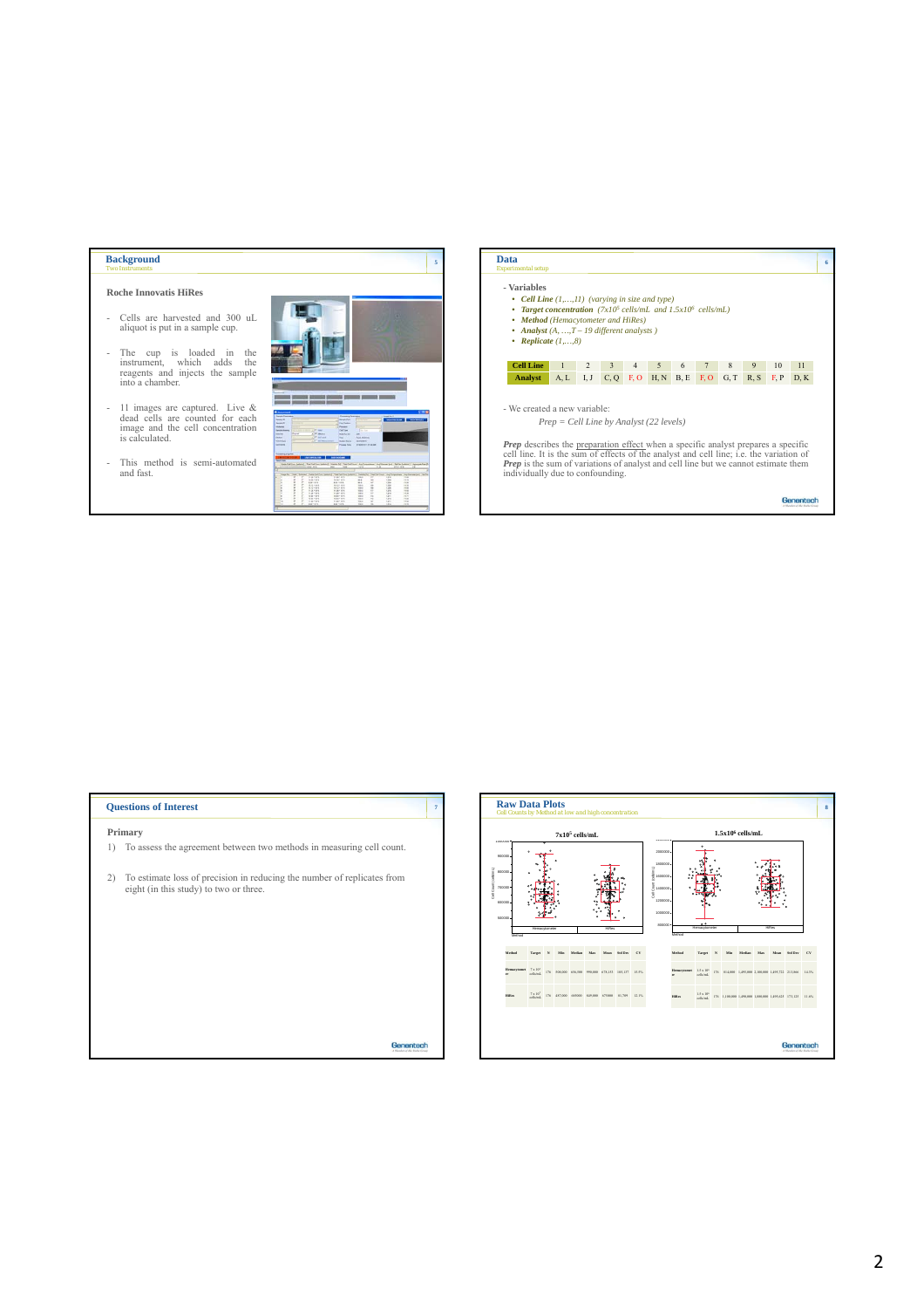

|                                                  | model was used (it was fit to each method and cell concentration separately),                                                 | <b>Regression Model:</b> To assess relationship between <i>Prep</i> and <i>Cell Count</i> , following random effects                                                                                                                                            |          |
|--------------------------------------------------|-------------------------------------------------------------------------------------------------------------------------------|-----------------------------------------------------------------------------------------------------------------------------------------------------------------------------------------------------------------------------------------------------------------|----------|
|                                                  |                                                                                                                               |                                                                                                                                                                                                                                                                 |          |
|                                                  | $Y_{ii} = \mu + \alpha_i + \varepsilon_{ii}$                                                                                  | (1)                                                                                                                                                                                                                                                             |          |
| where.                                           |                                                                                                                               |                                                                                                                                                                                                                                                                 |          |
|                                                  | $Y_{ii}$ is the <i>j</i> -th ( <i>j</i> = 1,, <i>r</i> = 8) observation in the <i>i</i> -th preparation ( <i>i</i> = 1,2,,22) |                                                                                                                                                                                                                                                                 |          |
|                                                  | $\mu$ is the mean cell count across the population of <i>Preps</i> sampled                                                    |                                                                                                                                                                                                                                                                 |          |
|                                                  |                                                                                                                               | $\alpha_i \sim N(0, \sigma_{\text{pug}}^2)$ is a random variable representing <i>Prep</i> effect (deviation of mean cell count for <i>j</i> -th <i>Prep</i> from the population mean); $\sigma_{\text{pug}}^2$ represents the between- <i>Prep</i> variability. |          |
|                                                  |                                                                                                                               | $\varepsilon_n \sim N(0, \sigma^2)$ is a random variable representing unexplained noise (deviation of cell count                                                                                                                                                |          |
|                                                  | from the mean cell count for <i>Prep i</i> ); $\sigma^2$ represents the within- <i>Prep</i> variability.                      |                                                                                                                                                                                                                                                                 |          |
| Then, coefficient of variation is calculated as. |                                                                                                                               |                                                                                                                                                                                                                                                                 |          |
|                                                  | $CV(\%) = \frac{\sqrt{\widehat{\sigma}^2_{\text{Prep}} + \widehat{\sigma}^2/r}}{n} \times 100\%$                              | (2)                                                                                                                                                                                                                                                             |          |
|                                                  | where values on the right hand side are estimated from the data.                                                              |                                                                                                                                                                                                                                                                 |          |
|                                                  |                                                                                                                               |                                                                                                                                                                                                                                                                 |          |
|                                                  |                                                                                                                               |                                                                                                                                                                                                                                                                 |          |
|                                                  |                                                                                                                               |                                                                                                                                                                                                                                                                 | Genentec |

| <b>Method Comparison</b><br>CVs from the fitted regression model |                                                               |              | 11 |
|------------------------------------------------------------------|---------------------------------------------------------------|--------------|----|
| <b>Target</b>                                                    | Hemacytometer                                                 | <b>HiRes</b> |    |
| $7 \times 10^5$ cells/mL                                         | 12.59%                                                        | 10.52%       |    |
| $1.5 \times 10^6$ cells/mL                                       | 11.59%                                                        | 10.74%       |    |
|                                                                  | - In each case, about 60-80% variation was explained by Prep. |              |    |
|                                                                  | HiRes is at least as good as Hemacytomter.                    |              |    |
|                                                                  |                                                               |              |    |
|                                                                  |                                                               |              |    |

| <b>Replicate Analysis</b><br>CVs from the regression model                                 |                             |                         |              | 12                                                                                                           |
|--------------------------------------------------------------------------------------------|-----------------------------|-------------------------|--------------|--------------------------------------------------------------------------------------------------------------|
| - CVs are computed using the random effects model for different number of replicates       |                             |                         |              |                                                                                                              |
| replicates; i.e. the gain in precision by increasing the number of replicates was minimal. |                             |                         |              | - For both target concentrations, the CV with $r = 2(-11\%)$ was comparable to the CV obtained using $r = 8$ |
|                                                                                            | Target                      | <b>Replicates</b>       | <b>HiRes</b> |                                                                                                              |
|                                                                                            | $7 \times 10^5$ cells/mL    | $\overline{2}$          | 11.31%       |                                                                                                              |
|                                                                                            |                             | $\overline{\mathbf{3}}$ | 10.96%       |                                                                                                              |
|                                                                                            |                             | $\boldsymbol{8}$        | 10.52%       |                                                                                                              |
|                                                                                            | $1.5 \times 10^6$ cells/mL. | $\overline{2}$          | 11.19%       |                                                                                                              |
|                                                                                            |                             | $\overline{\mathbf{3}}$ | 10.99%       |                                                                                                              |
|                                                                                            |                             | $\bf 8$                 | 10.74%       |                                                                                                              |
|                                                                                            |                             |                         |              |                                                                                                              |
|                                                                                            |                             |                         |              |                                                                                                              |
|                                                                                            |                             |                         |              |                                                                                                              |
|                                                                                            |                             |                         |              |                                                                                                              |
|                                                                                            |                             |                         |              |                                                                                                              |
|                                                                                            |                             |                         |              |                                                                                                              |
|                                                                                            |                             |                         |              |                                                                                                              |
|                                                                                            |                             |                         |              |                                                                                                              |
|                                                                                            |                             |                         |              | Genentech<br>A Monday of the Rocke Group                                                                     |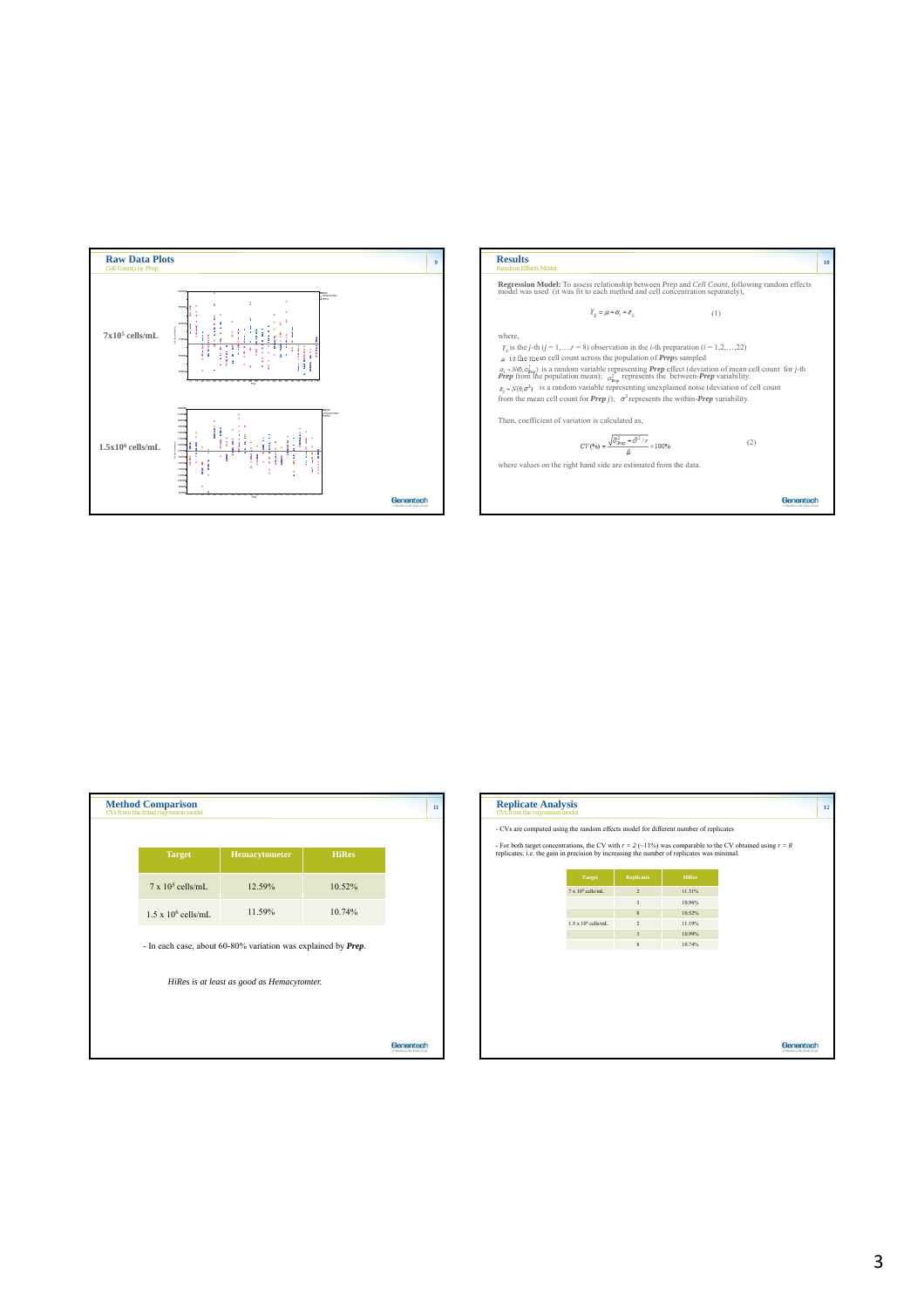

| <b>Summary of Results</b>                                                                                                                                             | 14 |
|-----------------------------------------------------------------------------------------------------------------------------------------------------------------------|----|
| There is a good agreement between the manual Hemacytometer versus the<br>automated HiRes cell counting method with percent difference <1%<br>regardless of cell line. |    |
| Loss of precision in reducing the number of replicates from eight to two was<br>acceptable.                                                                           |    |
| HiRes is a suitable alternative to the current manual counting. It is more<br>٠<br>efficient and provides improvement in ergonomics.                                  |    |
|                                                                                                                                                                       |    |
|                                                                                                                                                                       |    |
|                                                                                                                                                                       |    |



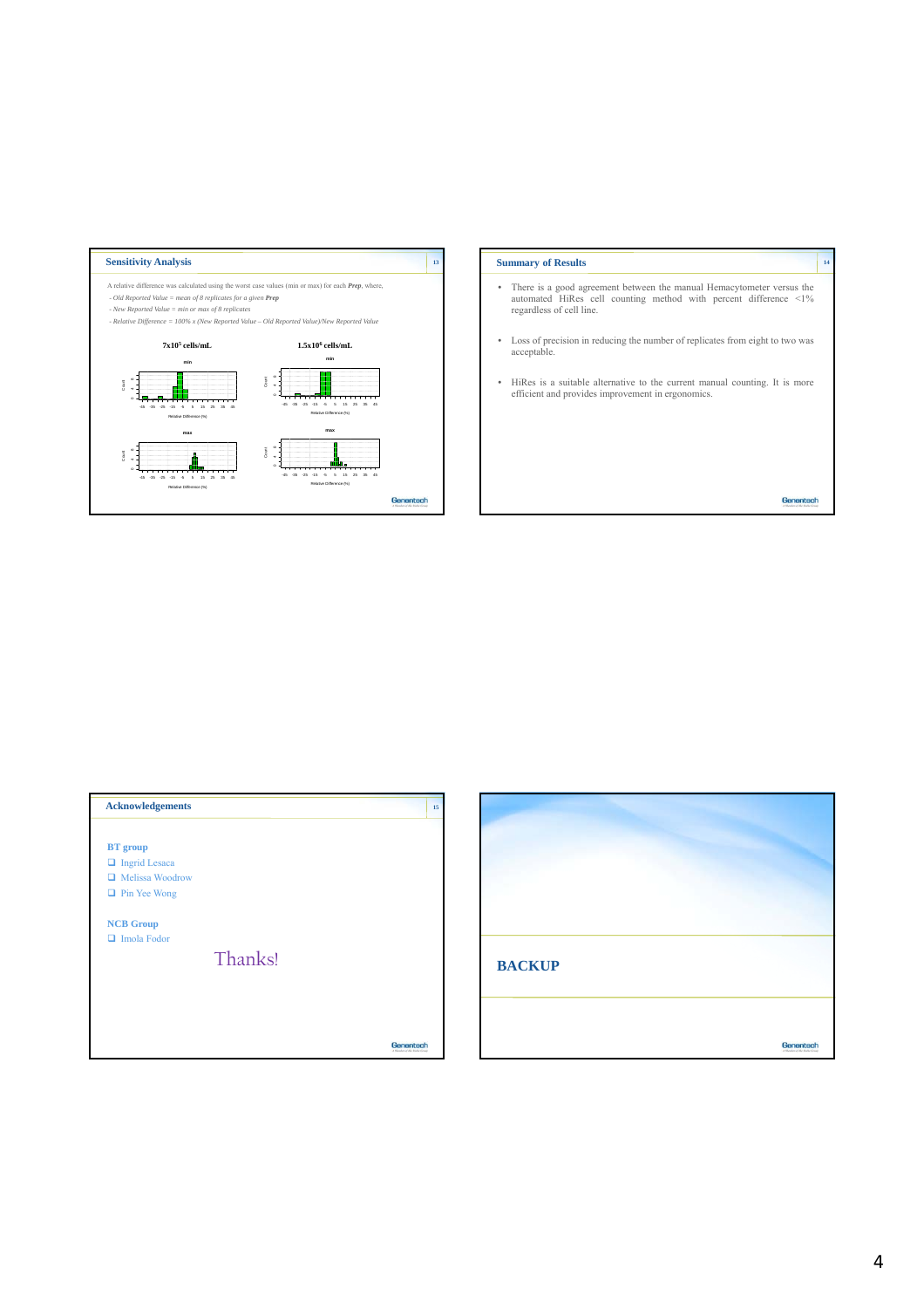